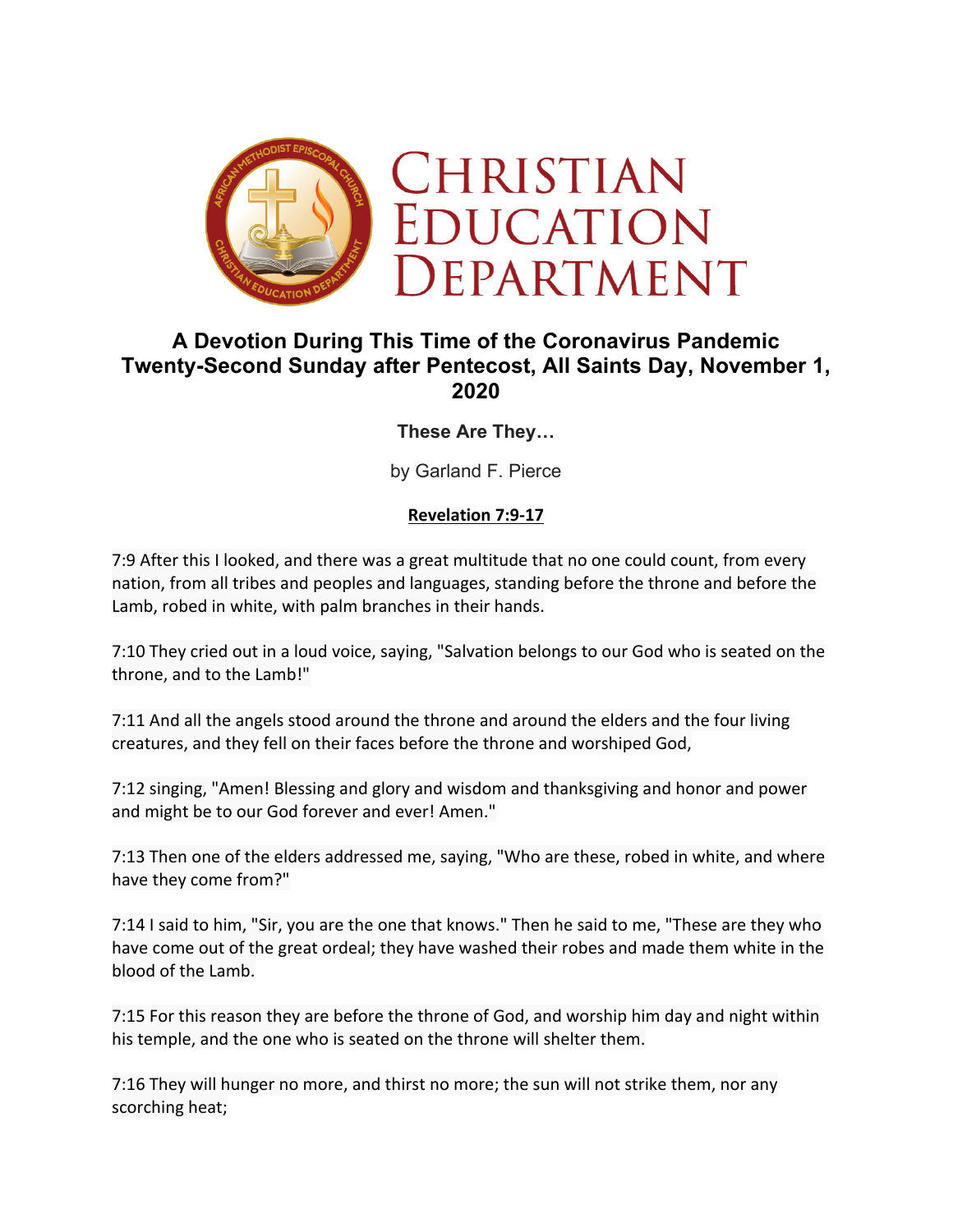7:17 for the Lamb at the center of the throne will be their shepherd, and he will guide them to springs of the water of life, and God will wipe away every tear from their eyes."

This first Sunday in November falls on November  $1<sup>st</sup>$ , the day that many churches recognize as All Saints Day. It is an observance that may not be particularly common in some AME congregations; but, it has its place and purpose in the life of the Church. John Wesley, the founder of Methodism, regarded it as holy day that he loved. We as Methodists do not officially venerate saints; but, we do acknowledge and give thanks to God for those who have come before us in the faith and who have passed down to us the faith. Particularly, people of Africa and of African descent traditionally have honored ancestors. All Saints Day is an opportunity to give thanks for and honor to our spiritual ancestors and faith heroes and sheroes who are now a part of that great cloud of witnesses and the church triumphant.

John's vision in Revelation reminds us that we are a part of a long continuum of believers—those who have come before as well as those who shall follow. That long unbroken chain makes up that number that no one can possibly count. The great multitude will ultimately be gathered and fully reconciled to give unending praise to God. John's vision reminds us that those who came before us lived lives that were acquainted with grief and suffering, sometimes because of their faithful witness. In these times of pandemic death and division, we are reminded that there is a long history of the oppressed having to live in spite of and fight against structures and powers whose only interests in them had to do with how their labor, their bodies, and their suffering made the empire and its rulers great (perhaps again). From our ancestors, we gain lessons of faithful witness and faithful fighting that strengthen and inform our own struggles today. May we live lives so that others yet unborn likewise may find faithful examples by which to live their own lives. Finally, John's vision reminds us that the life of faith begins and ends and begins again eternally in the presence and love of God through Jesus, the perfect Lamb and Great Shepherd, "for the Lamb at the center of the throne will be their shepherd, and he will guide them to springs of the water of life, and God will wipe away every tear from their eyes."

**TALK:** Take a moment to be silent, reflect, and share (write down)—Who are your spiritual ancestors? How have they influenced your faith?

#### **PRAY this hymn:**

**In Times of Great Decision** AURELIA 7.6.7.6 D ("The Church's One Foundation")

In times of great decision, be with us, God, we pray! Give each of us a vision of Jesus' loving way. When louder words seem endless and other voices sure, Remind us of your promise: your love and truth endure.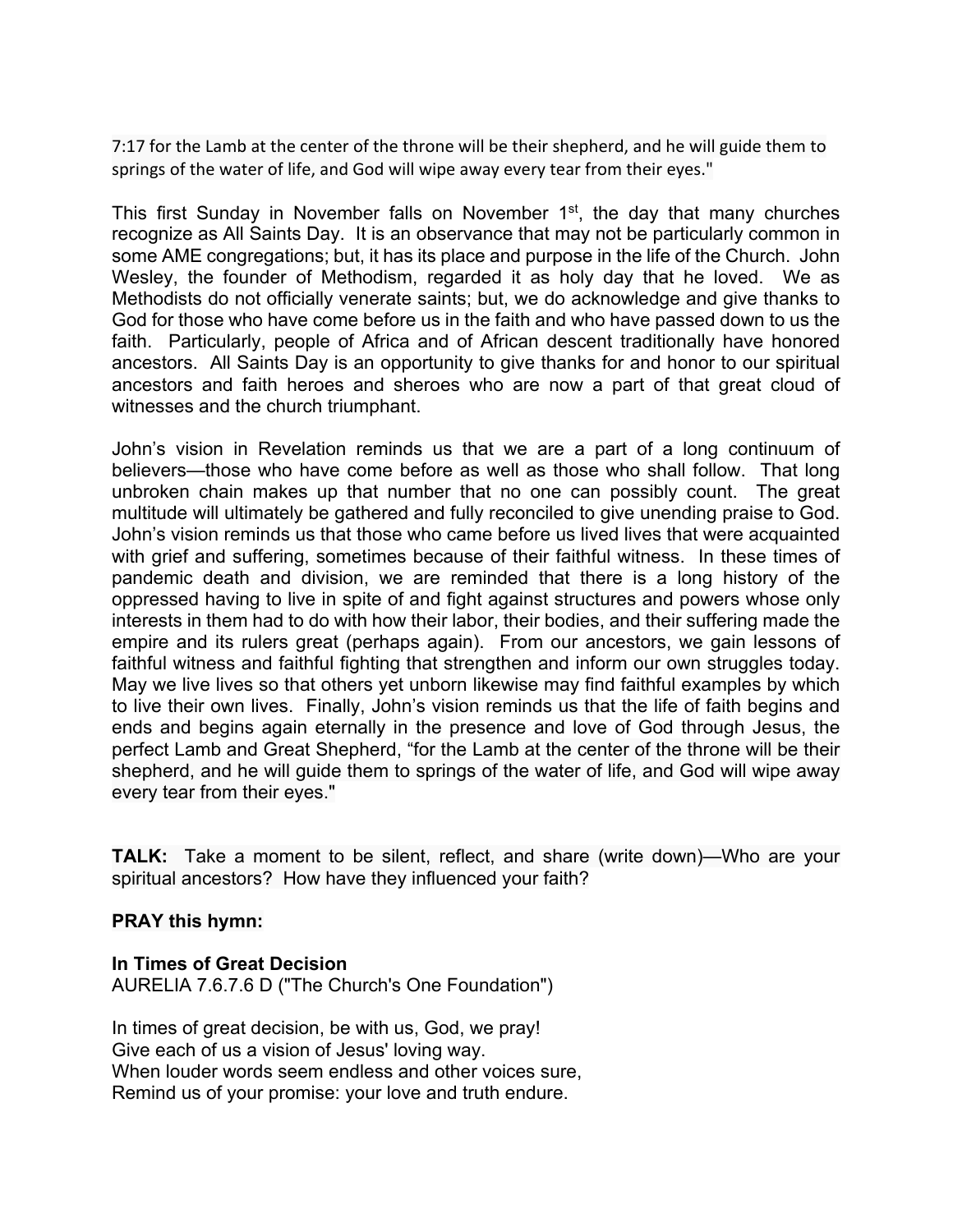O God, whose gifts are countless, you send us bearing peace. You fill our dreams with justice for all communities. You give us global neighbors, that all may justly live. May those we choose as leaders reflect the life you give.

O God, you bridged the distance; you opened wide your door. You call us by our presence to reach to serve the poor. You teach us: Welcome strangers! Seek justice on the earth! May those we choose as leaders see every person's worth.

You call on every nation to put aside all greed, To care for your creation and for your ones in need, To care for those in prison, for children, for the ill. In times of great decision, may we choose leaders well. AMEN

## **ACT:**

1. Based on your reflections from the TALK section, if any of your spiritual mentors are still alive, reach out to them with a word of thanks. In honor of those ancestors who are gone, what can you do to honor who they were to you? (Write/say a prayer of thanksgiving for their lives, make a donation in their honor, share the stories of their lives with someone who has not heard it but could benefit from hearing it.) For those US citizens, here are some practical actions to take: Participate in the current democratic process (voter registration (where still alive), voting and encouraging others to do so, help to facilitate and monitor for a fair election—See: http://www.amev-alert.org.) For everyone, advocate and be a witness to others by practicing social distancing as much as possible, wash your hands often, and wear face covering to help prevent the spread of COVID-19—See: http://www.amechealth.org.

2. See also the activity that accompanies this devotion.

3. Revisit the Psalm 23 Challenge first issued as part of the March 22, 2020 set of resources.

### **Song:**

### For All the Saints AMEC Hymnal, #476

- 1. For all the saints, who from their la-bors rest, Who Thee by faith be-fore the world con-fessed, Thy name, O Je-sus, be for-ev-er blest, Al-le-lu-ia, Al-le-lu-ia!
- 2. Thou wast their rock, their for-tress and their might;